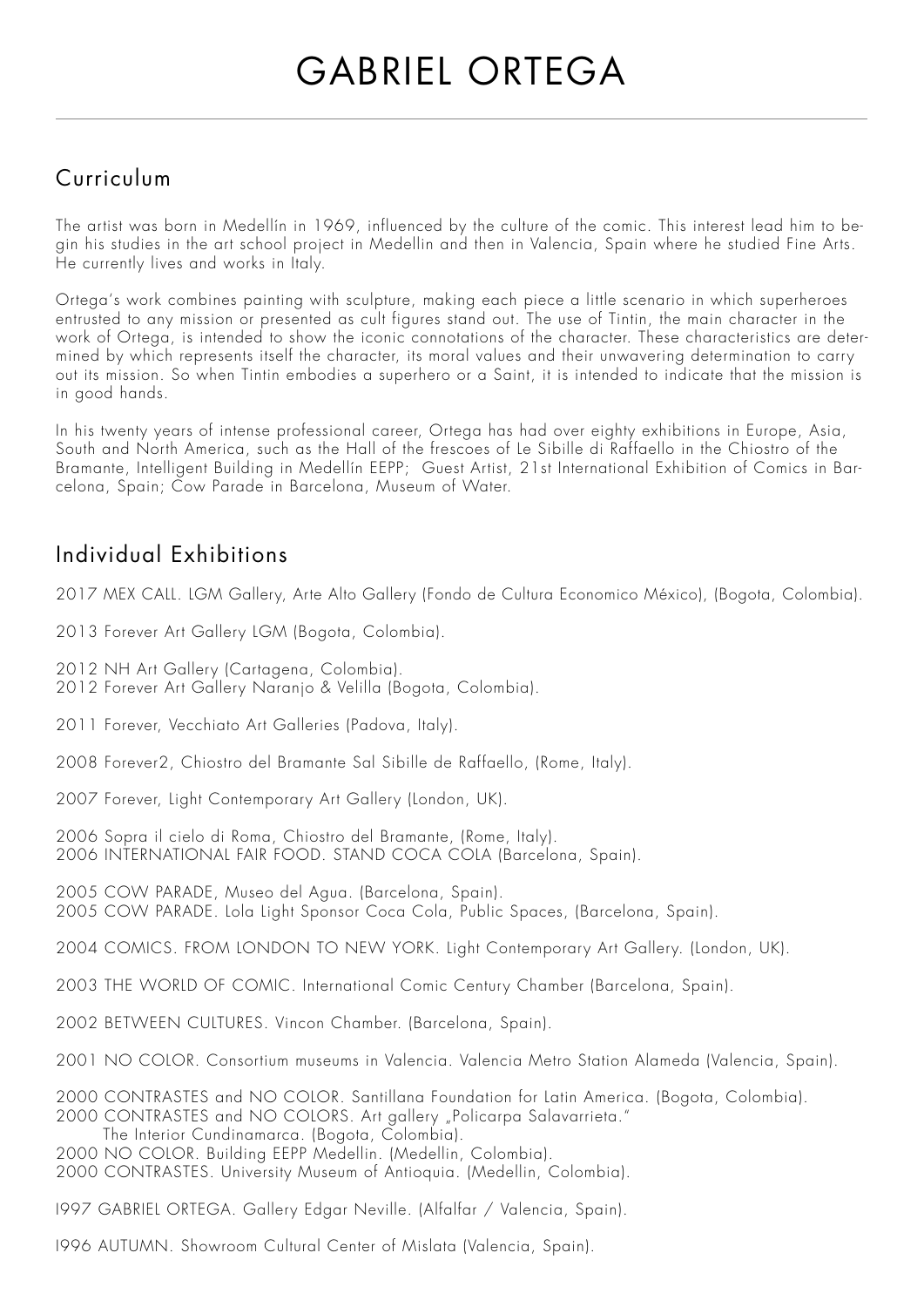## Collective Exhibitions

- 2017 Arte Alto Gallery (Medellín,Colombia).
- 2016 Aleph by AH Fine Art Grandes Maestros (Medellin Colombia).
- 2016 Collective Vecchiato Art Gallery (Pitrasanta, Italy).
- 2016 Collective Contini Art Factory (Venezia, Italy).
- 2016 Collective Naranjo & Velilla Gallery (Medellin, Colombia).
- 2016 COLLECTIVE 360. Bulls 360 Gallery (Bogota, Colombia).

2015 3Languages Naranjo & Velilla Gallery (Medellin, Colombia).

- 2015 Nohra Haime Gallery (New York, USA).
- 2015 Vecchiato Art Gallery (Padova, Italy).
- 2014 Van Noon Gallery (Vught, The Netherlands).
- 2014 Vecchiato Art Gallery (Padova, Italy).
- 2013 Nohra Haime Gallery (New York, USA). 2013 DIALOGUES. Beatriz Esquerra Art Gallery (Bogota, Colombia).
- 2011 Vecchiato Art Galleries (Pietrasanta, Italy).
- 2010/2011 Gallery Naranjo Belilla, (Medellin, Colombia).
- 2005 COW PARADE. Safia Gallery. (Barcelona, Spain).
- 2006 EXPOSITION D´ART CONTEMPORANI A L'ILLA. Safia Gallery. (Barcelona, Spain).
- 2004 EXHIBITION D'ART CONTEMPORANI A L'LLLA. Safia Gallery. (Barcelona, Spain).
- 2003 EXHIBITION D'ART CONTEMPORANI A L'LLLA. Safia Gallery. (Barcelona, Spain).
- 2001 AWARD OF PAINTING, Real Academia de Bellas Artes de San Carlos. The English Court Gallery. (Valencia, Spain).
- I998 ATYPICAL, Gallery Edgar Neville. Alfafar (Valencia, Spain).

#### Biennial – Fairs

- 2017 ARTE PADOVA, Vecciato Art Gallery (Padova, Italia).
- 2017 BARCÚ, LGM Gallery (Bogotà,Colombia).
- 2017 ART LIMA, Okyo Gallery Venezuela (Lima, Peru).
- 2017 SINGAPORE CONTEMPORARY, Latino America Pavillion, Suntec Singapore (Singapore).
- 2017 LGM Gallery (Bogota, Colombia)
- 2015 ARTBO Nohra Haime Gallery (New York, USA & Cartagena and Bogota, Colombia).
- 2014 ARTBO Nohra Haime Gallery (New York, USA & Cartagena and Bogota, Colombia). 2014 ART WTNWOOD Beatriz Esguerra Art Gallery (Miami, USA).
- 2013 KIAF Korea International Art Fair, Gallery LGM (Bogota, Colombia), (Seoul, Corea).
- 2012 ARTE PADOVA, Vecciato Art Gallery (Padova, Italy).
- 2006 International Art Fair Index, Gallery Safia (Barcelona, Spain), (Dubai, UAE).